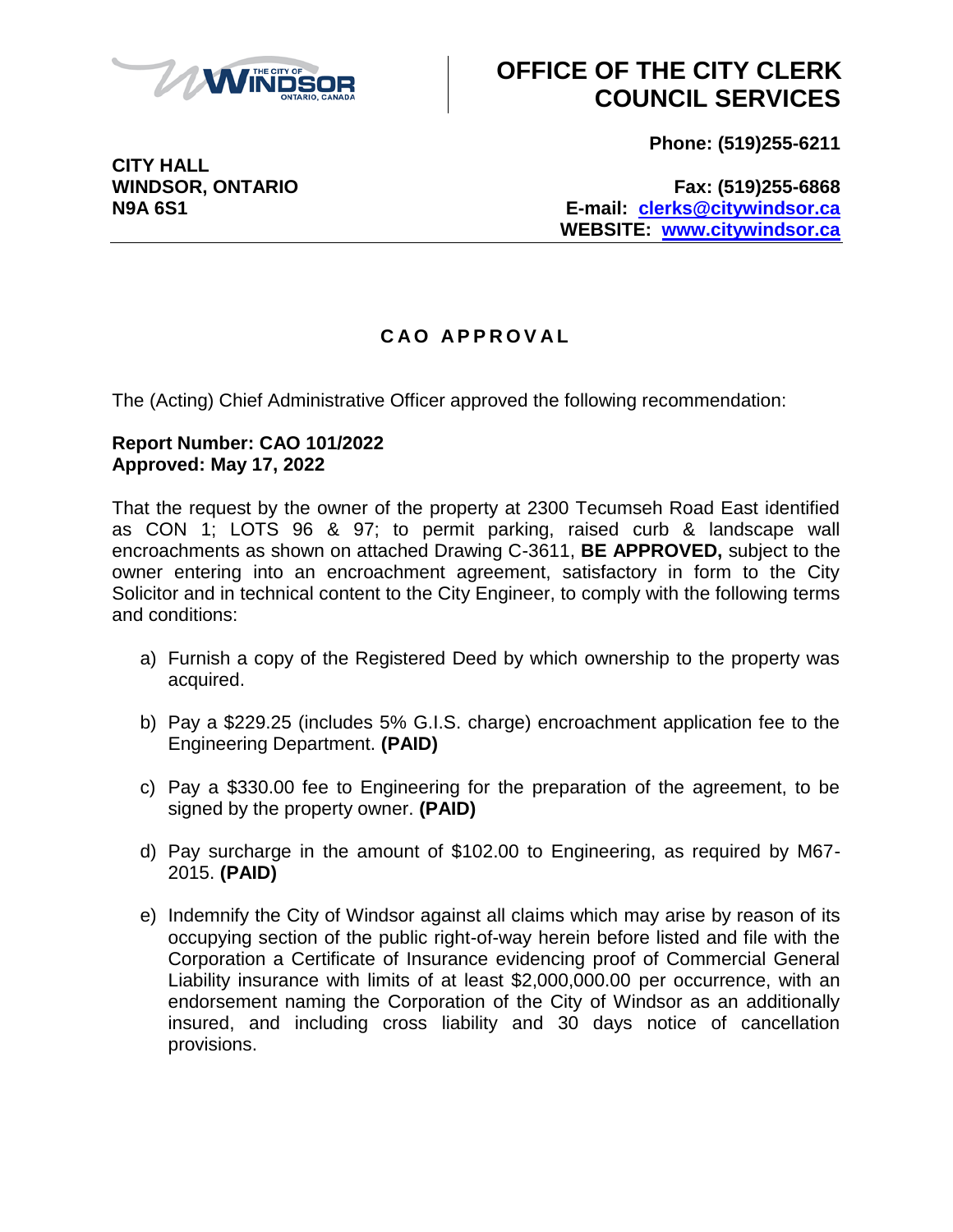

# **OFFICE OF THE CITY CLERK COUNCIL SERVICES**

**Phone: (519)255-6211**

**CITY HALL**

**WINDSOR, ONTARIO Fax: (519)255-6868 N9A 6S1 E-mail: [clerks@citywindsor.ca](mailto:clerks@citywindsor.ca) WEBSITE: [www.citywindsor.ca](http://www.citywindsor.ca/)**

The Certificate of Insurance must be satisfactory in form and content to the Risk Management Division and be provided to the Corporation at the commencement of this encroachment and annually thereafter.

- f) Pay an annual encroachment fee of \$643.05, calculated according to M67-2015, and any and all applicable provincial and federal land taxes, etc.
- g) Pay an annual inspection and billing fee of \$66.00 to the Engineering Department.
- h) Remove the encroachment and restore the area within 60 days to the condition of the surrounding area upon receipt of written notice by the City Engineer to do so.
- i) The applicant agrees to obtain a Street Opening Permit at a cost of \$212.00 for the subject encroachment.
- j) The agreement shall be for 20 years from the agreement execution date or change of zoning or change in ownership, whichever comes first.

and further,

That the Chief Administrative Officer and City Clerk **BE AUTHORIZED** to sign the agreement, satisfactory in form to the City Solicitor and in technical content to the City Engineer, in accordance with Bylaw 208-2008 as the authority of encroachments.

> Report Number: CAO 101/2022 Clerk's File: SW/14395

*Anna Ciacelli*

Deputy City Clerk/Supervisor of Council Services May 19, 2022

Department Distribution

| Technologist I              |  |  |                                   |  |  |  |  |
|-----------------------------|--|--|-----------------------------------|--|--|--|--|
| Manager of Right-of-Way     |  |  |                                   |  |  |  |  |
|                             |  |  | Executive Director of Engineering |  |  |  |  |
| <b>Deputy City Engineer</b> |  |  |                                   |  |  |  |  |